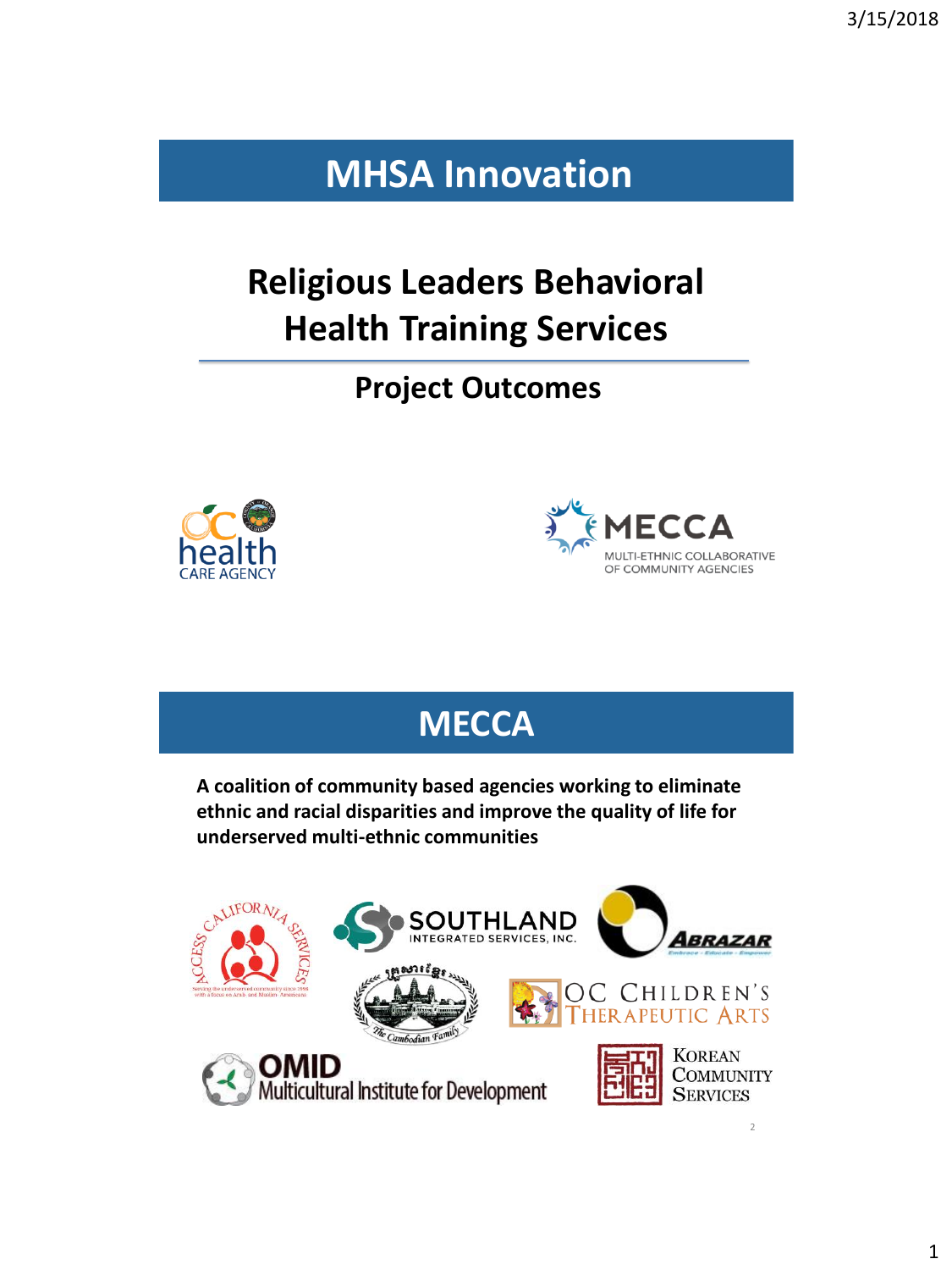3

4

### **Overview**

#### **Project Goal:**

• **Equip Religious Leaders with knowledge and skills to educate and support their communities**

#### **Why train religious leaders in mental health?**

- **Religious Leaders are seen as:** 
	- **Initial source of contact for support**
	- **Gatekeepers**
	- **Cultural Brokers**

### **Project Description**

#### **Curriculum:**

- **"Culturally Promoted Response" Training** 
	- **Developed specifically for this project**
- **Focuses on core areas of behavioral health Awareness, Knowledge and Skills**
- **Offers faith-based tailored instruction**

#### **Trainings:**

- **8-hour Train-the-Trainer course**
- **4-hour community trainings**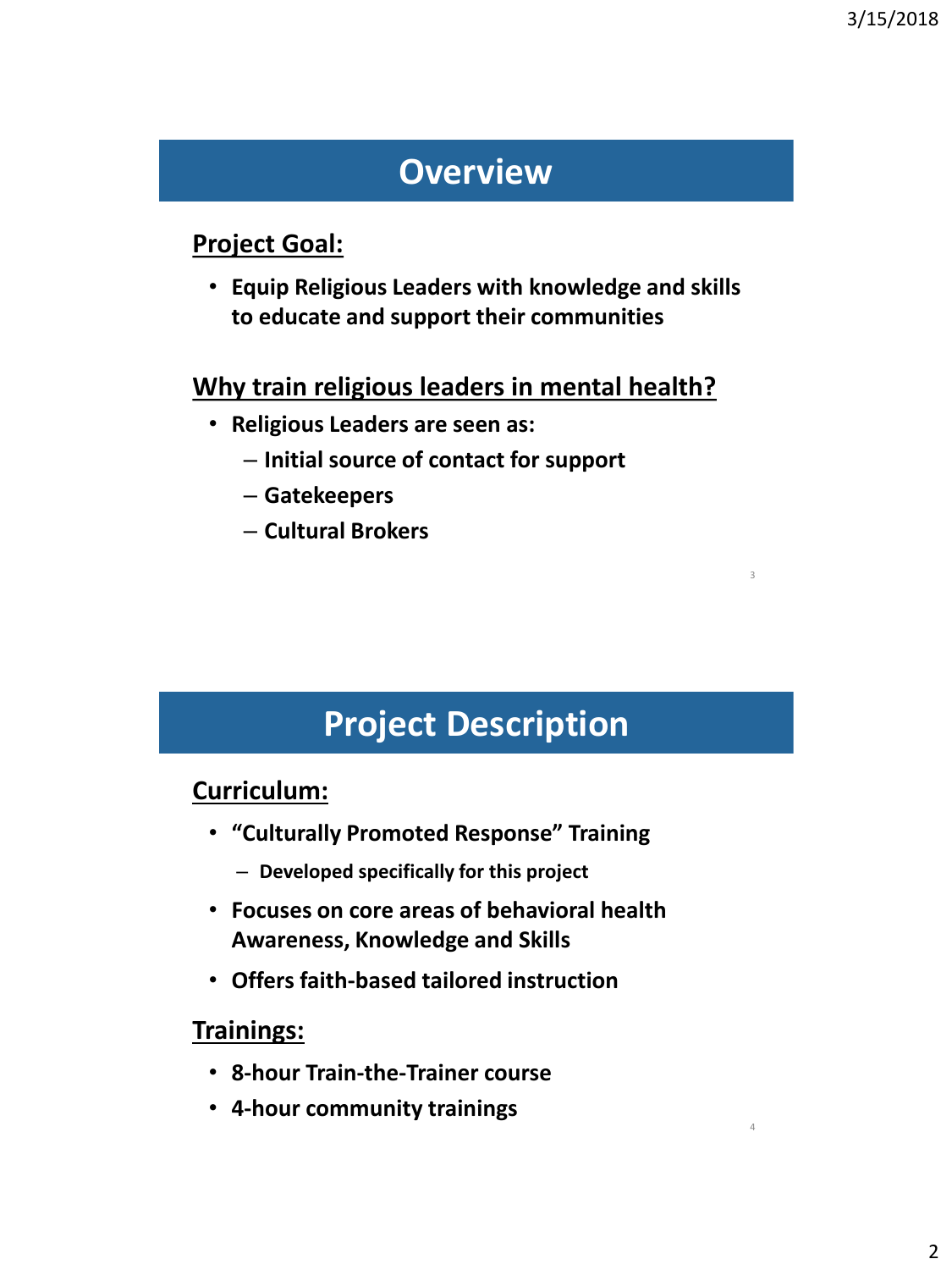5

6



# **PROJECT OUTCOMES Religious Leaders**

**Fiscal Year 2015-2017**

# **Data Collection**

**Project collects data to track:**

- **Number of trained religious leaders and community members**
- **Awareness/understanding of behavioral health**
- **Knowledge, attitudes and beliefs about mental illness**
- **Program satisfaction**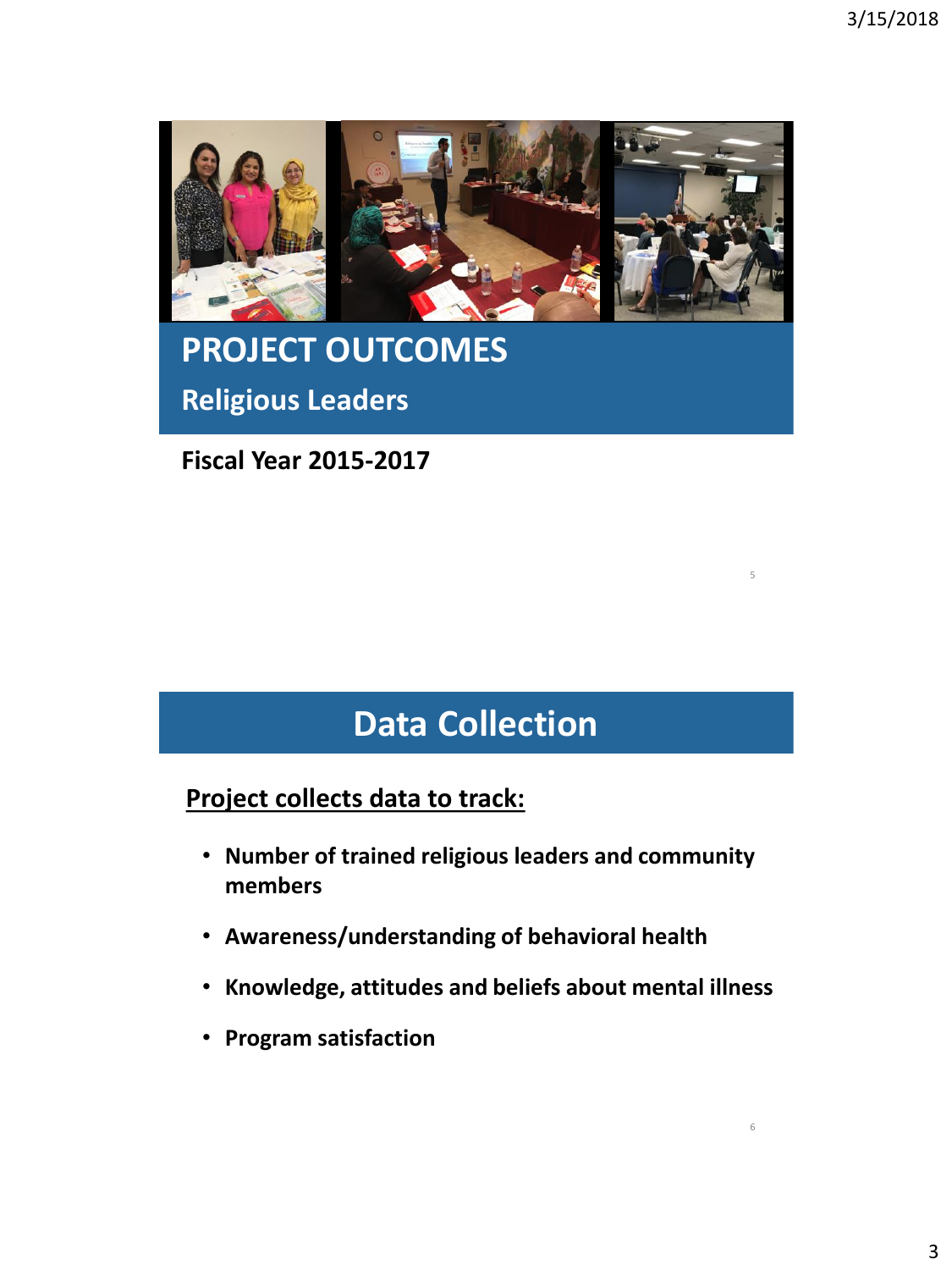# **Outreach and Trainings**

#### **July 2015 – To Date**

- **152 Religious Leaders**
- **1,994 Community Members**
- **Provided in over 60 locations**





### **PROJECT OUTCOMES**

#### **Fiscal Year 2015-2017**

8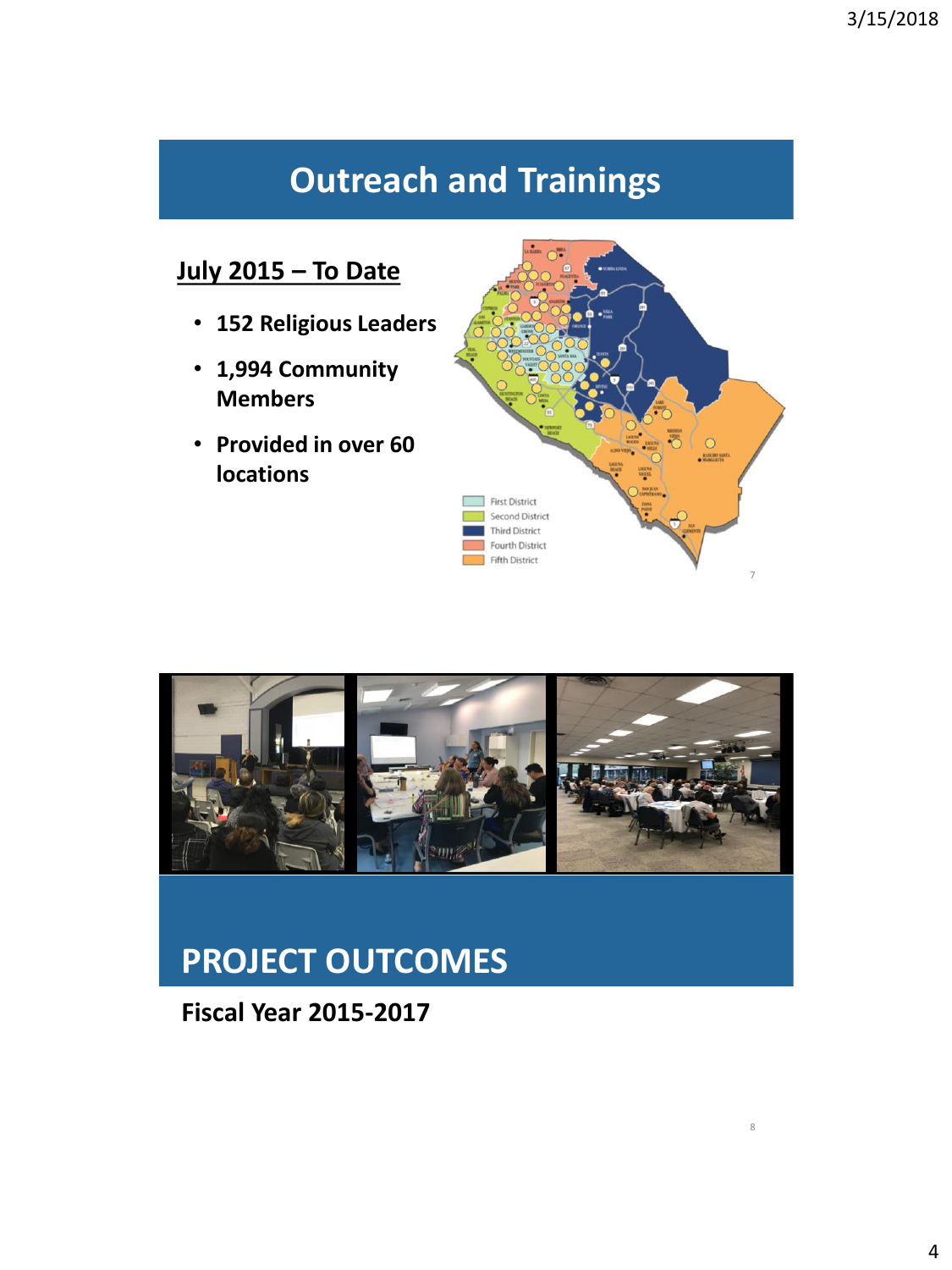## **Religious Leader Demographics**

#### **Religious Affiliation**

- **29% Christian**
- **23% Catholic**
- **11% Islam**
- **5% Buddhism**
- **3% Muslim**
- **12% Other**
- **17% Did Not State**

**N = 103**

#### **Ethnicity**

- **28% Latino/a**
- **38% Asian/PI**
- **16% Middle Eastern**
- **5% African American**
- **8% White**
- **5% Did Not State**

#### **Gender**

- **51% Male**
- **42% Female**
- **7% Did not State**

9



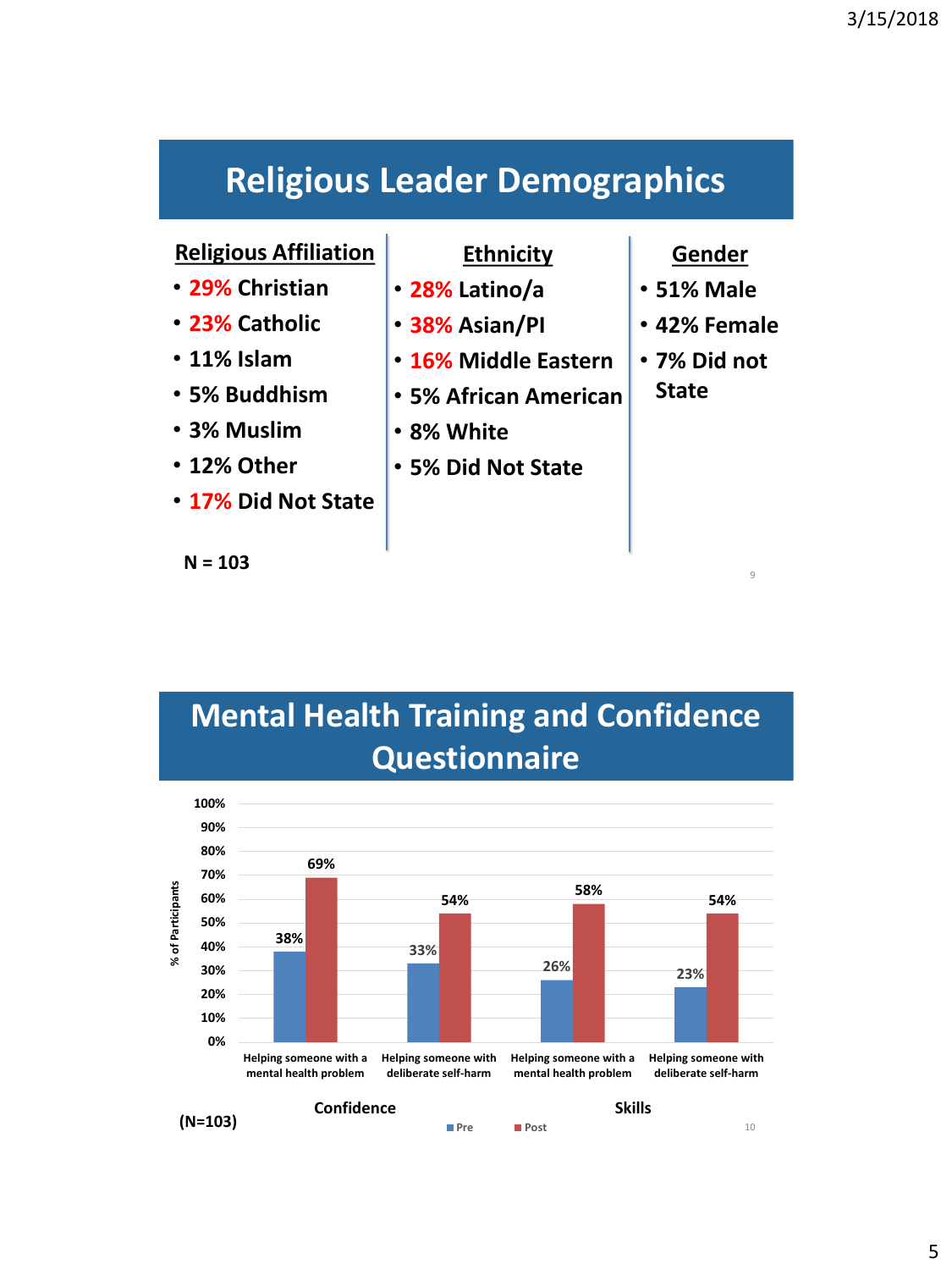### **Satisfaction Survey Results**

**Religious Leaders agreed or strongly agreed to the following:** 

- **99% would recommend this program to someone they know**
- **98% stated this program helped improve their understanding about mental illness and how it impacts family, friends and/or co-workers**
- **93% agreed this program helped develop or improve their skills to implement this program in their own community**
- **99% agreed they are better able to take care of themselves or help their community**
- **99% agreed they will use what they learned in the future**

 $N = 103$ 

# In Their Own Words...

**"I liked that they brought up the information in a way so we can relate to it when it happens in our church."**

*"I was impressed with the training. It provided us a good and solid core understanding of mental health and mental illness. The class discussions were outstanding."*

**"This information helped me realize the severity of mental illnesses and how it is affecting our communities."** 

*"I think the cultural implications were a huge help to me. As we go about serving the community, especially in specific areas this will help."* 

**"I learned something that I have never thought about and the information given changed how I think about mental illness. Also, this training built my confidence in addressing mental illness in my community."**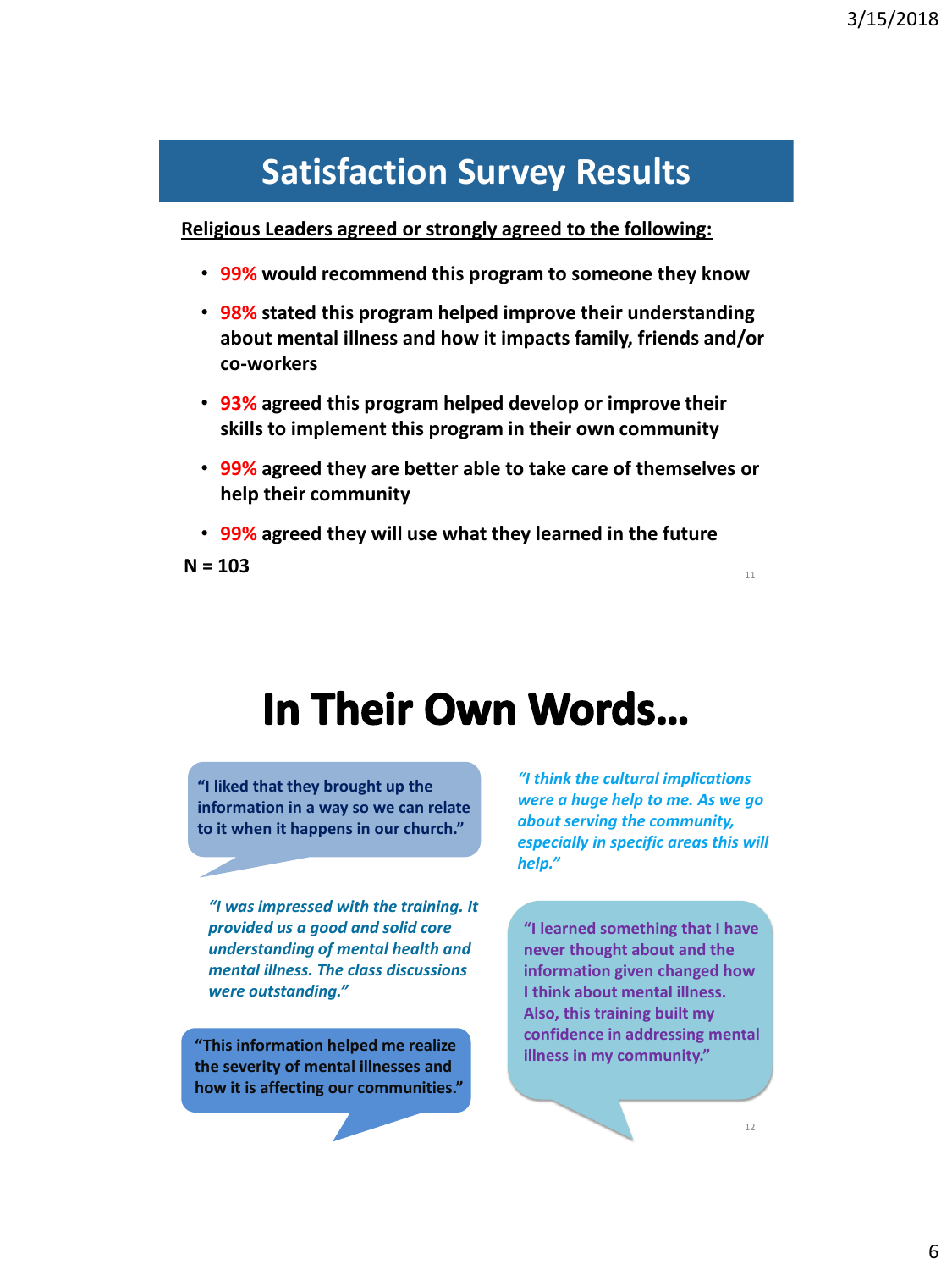

# **PROJECT OUTCOMES Community Members**

**Fiscal Year 2015-2017**

# **Community Member Demographics**

#### **Religious Affiliation**

- **25% Christian**
- **18% Catholic**
- **5% Buddhism**
- **8% Muslim**
- **9% Other**
- **35% Did Not State**

#### **N = 1,571**

#### **Ethnicity**

- **28% Latino/a**
- **45% Asian/PI**
- **12% Middle Eastern**
- **4% African American**
- **6% White**
- **3% Other**
- **2% Did Not State**

14

13

**Gender** • **62% Male**

• **33% Female**

• **5% Did not** 

**State**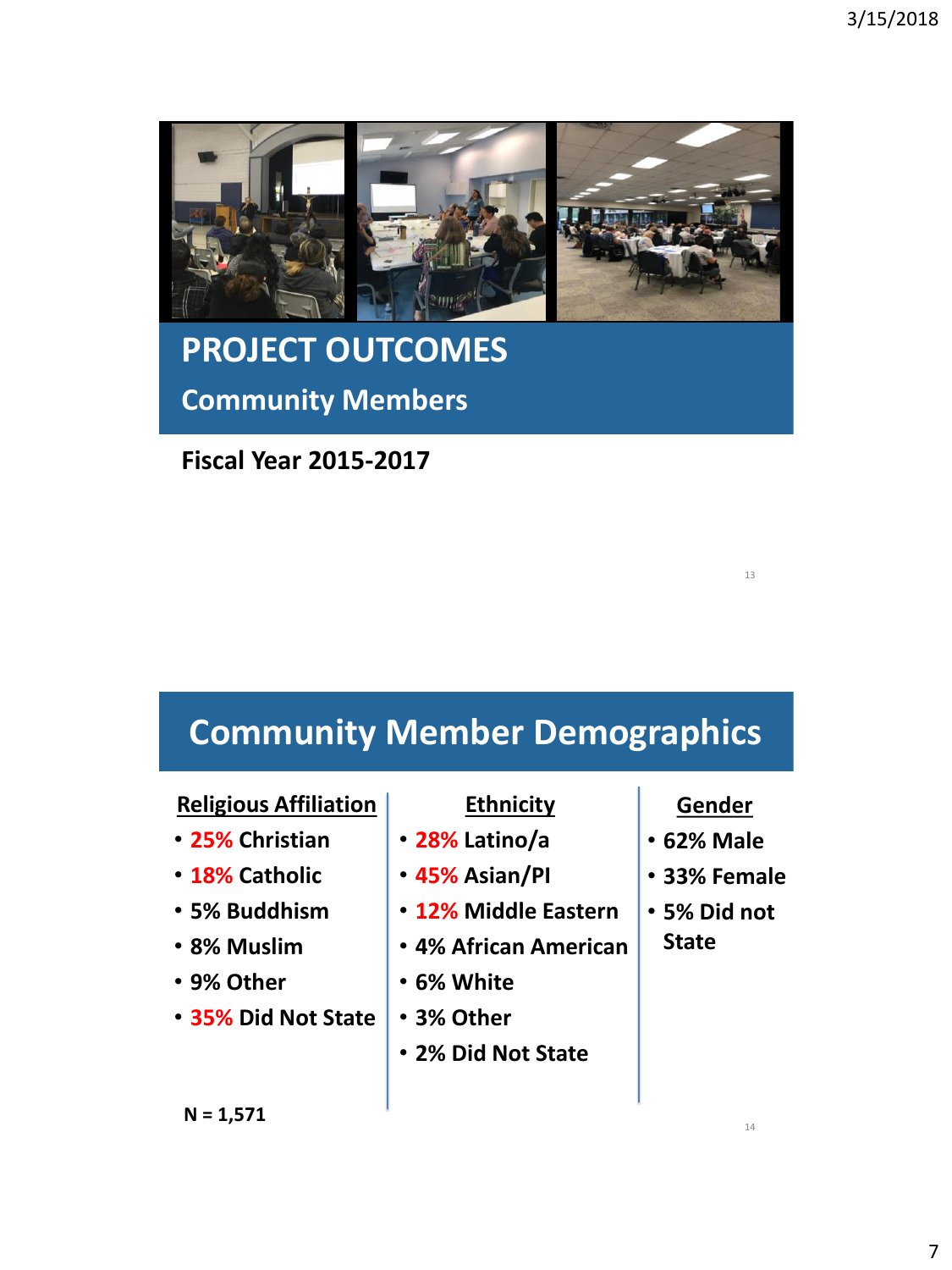### **Satisfaction Survey Results**

**Community Members agreed or strongly agreed to the following:** 

- **97% would recommend this program to someone they know**
- **96% stated this program helped improve their understanding about mental illness and how it impacts family, friends and/or co-workers**
- **94% agreed this program helped develop or improve their skills to implement this program in their own community**
- **95% agreed they are better able to take care of themselves or help their community**
- **93% agreed they will use what they learned in the future**

 $N = 1,571$ 

# In Their Own Words...

**"Strongly agree that this program is good for the church and better to help the community."**

*"This is essential for our church community to embrace and help our community.…This is a parish, family, ministry and individual matter of importance affecting children, adults and our aging community."* 

**"This program helps me understand my own family and their struggles."** 

**"In my family we do not talk about mental health. We just say they are crazy and we avoid the person. When my family knew there was something wrong with me, they took me to the doctor but didn't talk about it. They were very disappointed to know I have depression. This training makes me feel accepted. The people here had very kind words to say. I hope this teaches people about people like me."**

*"This opened my heart to those suffering with mental illnesses."*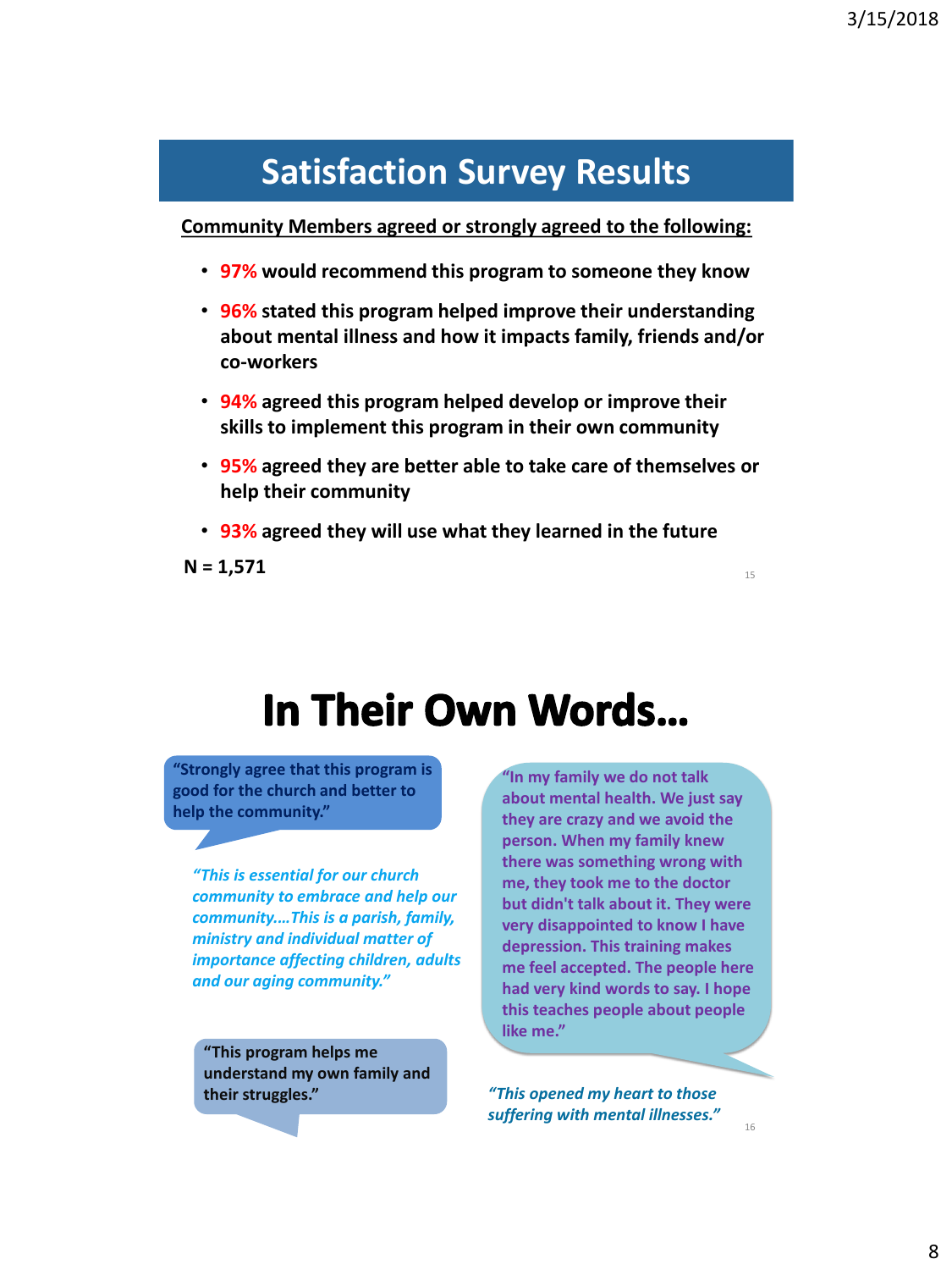

# **GUEST SPEAKER**

**Dr. Louise Dunn**

**Director of New Hope Crisis Counseling Hotline Roman Catholic Diocese of Orange**

**Lessons Learned**

#### **Challenges**

- **Training time commitment**
- **4-hour Community Training preparation**
- **Recruitment**
- **Integration of mental health in some religious organizations**
- **Survey administration and Participant data collection**

#### **Successes**

- **Reduced length of trainings**
- **Increased training support Religious Leaders**
- **Flexible training schedules**
- **Culturally and linguistically responsive approach**
- **Ongoing staff trainings**

17